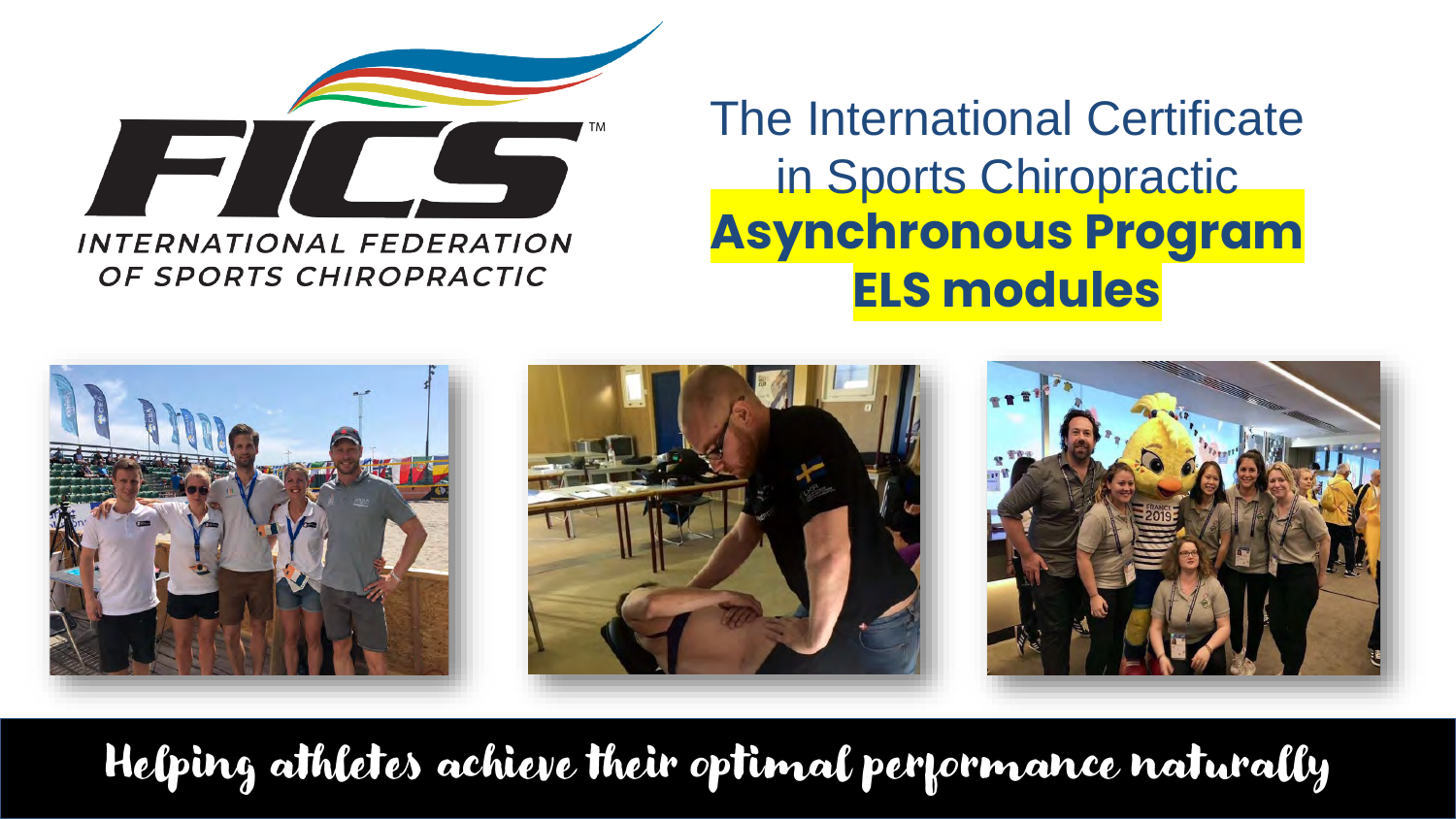

# **Learning Outcomes ICSC Full Program Overview**

**Fédération Internationale de Chiropratique du Sport Head Office: MSI Maison du Sport International Avenue de Rhodanie 54, CH-1007 Lausanne (Suisse)**

#### **ICSC QUALIFICATION**

International Certificate in Sports Chiropractic (ICSC) program offers an individual chiropractor the credentials required to work at FICS events worldwide. It is the minimum qualification required to be part of a FICS chiropractic delegation at regional sporting events, international events such as the regional and world championships and the World Games.

Continuing education (CE), also known as CPD/CEU is required for all Sports Chiropractors working as part of a team at international games. Gaining approval for CE credits for your local chiropractic license will depend on your regulatory board or college's discretion. All courses come with a certificate of completion listing the hours of learning. Many National Council Sports Chiropractors (NCSC) are working with their local governing body to gain the recognition of FICS seminars and courses. We would encourage you to contact your local NCSC as the first point of contact to enquire what the process is within your country. Some countries have a self-assessment requirement and will provide you with the necessary application to fill in to apply for CE credits.

Doctors are required to undertake Continual Professional Development (CPD) every year to remain current.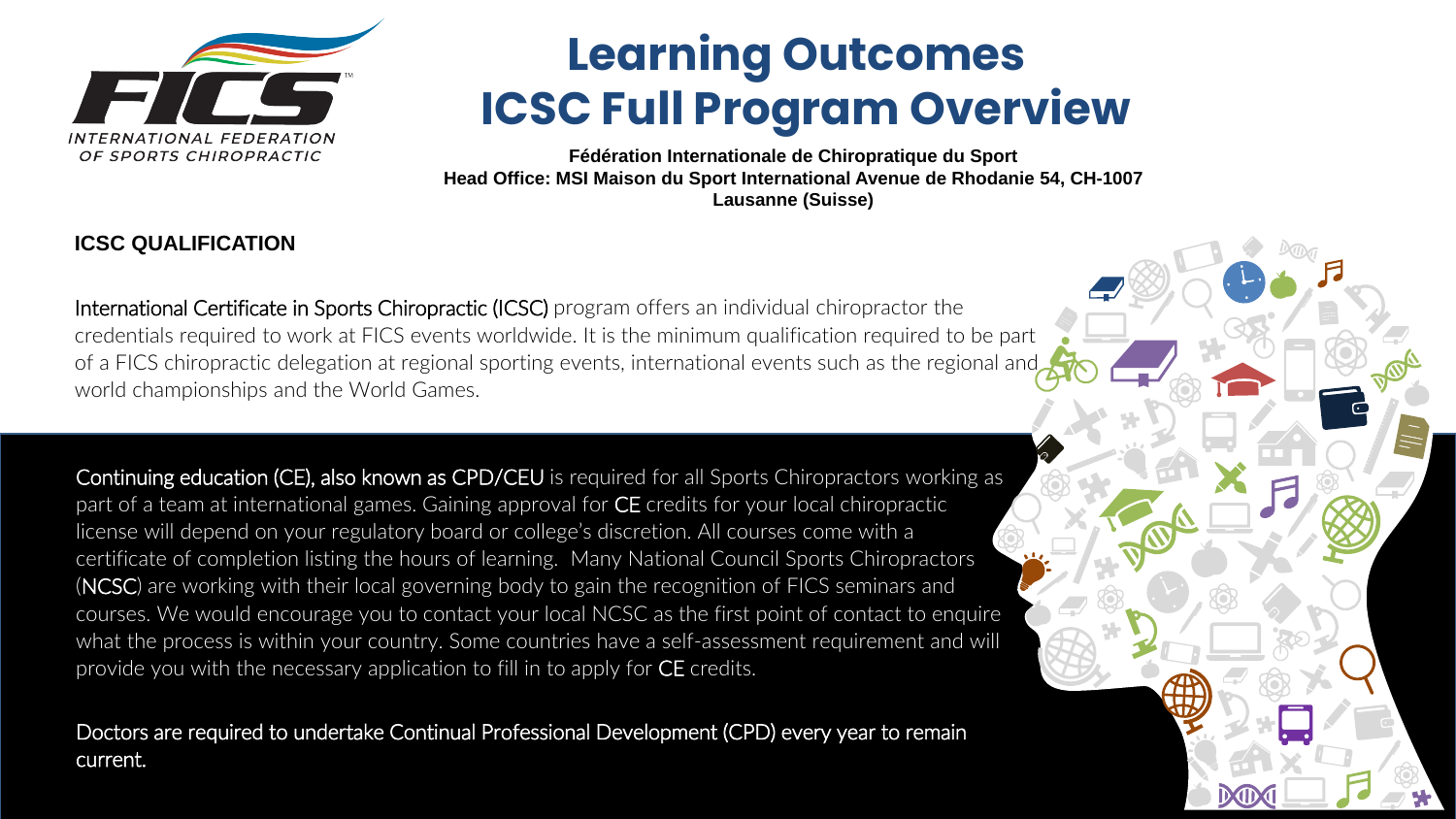

# **Learning Outcomes ICSC Full Program Overview**

**There are three parts which need to be completed to achieve the ICSC accreditation.** 

1. Complete the Upper and Lower Limb hands-on seminars (**Asynchronous and**

### **Synchronous learning = 40.5 hours)**

- 2. Complete ten (10) online learning modules (**Asynchronous learning = 62 hours)**
- 3. Complete minimum of **50 hours** clinical in-field experience working with athletes .

For Candidates to be awarded the ICSC they must also meet the following requirements:

- 1. Hold a current Chiropractic degree
- 2. Provide a copy of current certification in CPR or equivalent credentials in emergency procedures - not more than two years old.

Requirements must be completed within **three years** from the date of enrolment.

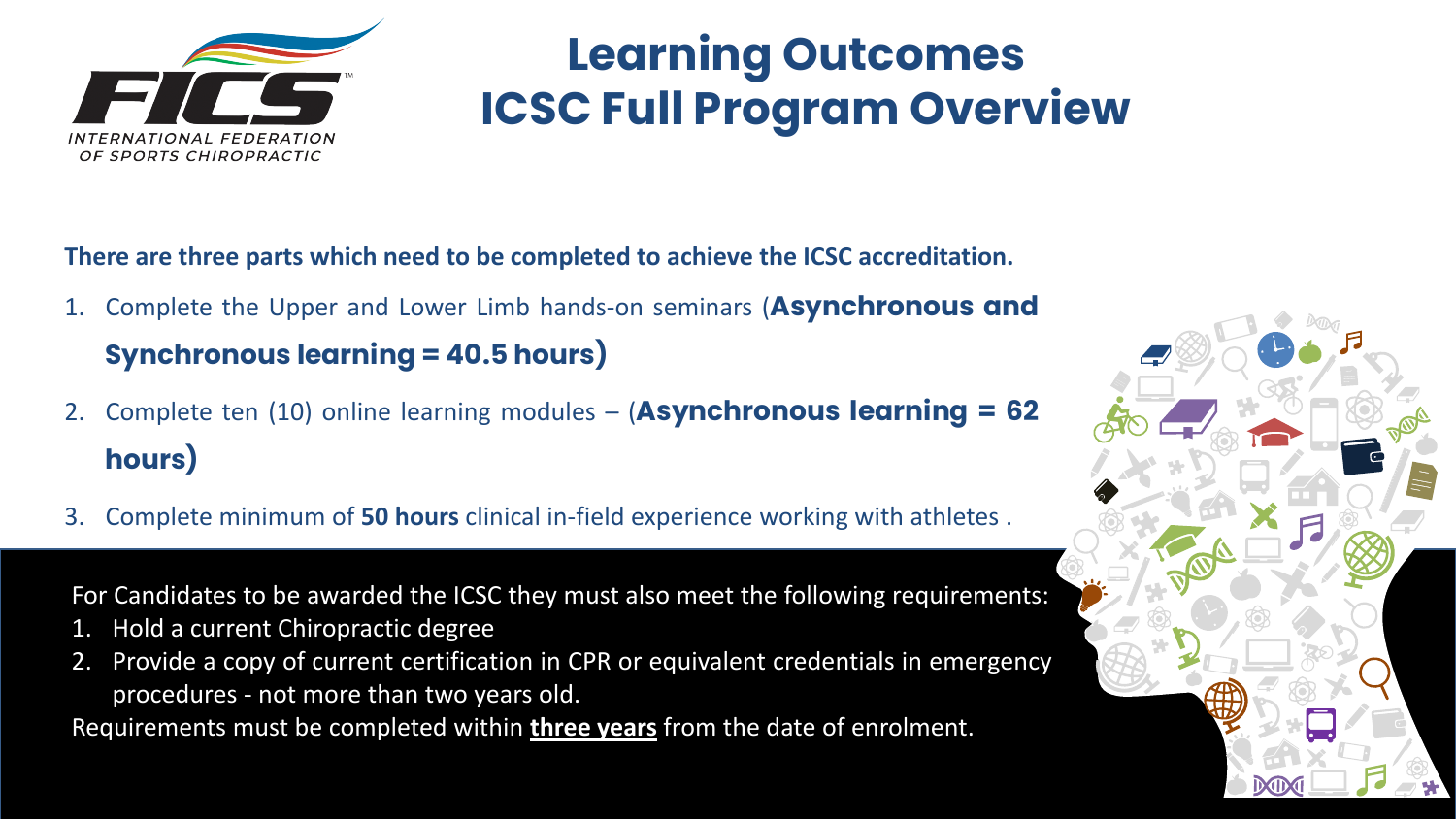

# **CEU Calculation – ICSC Program**

This document outlines the learning objectives and the unit breakdown for each of the **ICSC Asynchronous** units which are taken on the ICSC E-leaning platform. 10 individual module.

#### Course hours will be calculated as follows:

- 1. Course instructional hours are actual times of instruction
- 2. Reading Content- 20 minutes per document
- 3. Quizzes post-module sections- 1 minute per question
- 4. Module Exams 1 minute per question

\* CEU Calculations - only instructional hours and course reading content will be tabulated toward CEU value determination.

SUMMARY ICSC Asynchronous Program is a total ten modules which represent 62 CEU hours delivered via online content, asynchronous learning.

*ICSC seminars portion is delivered as a separate component to these ten modules and is an additional 40.5 hours. Upper Extremity 20.5 hours and Lower Extremity 20 hours.* 

*R ef to the seminar course objectives for full details of this program and course breakup.*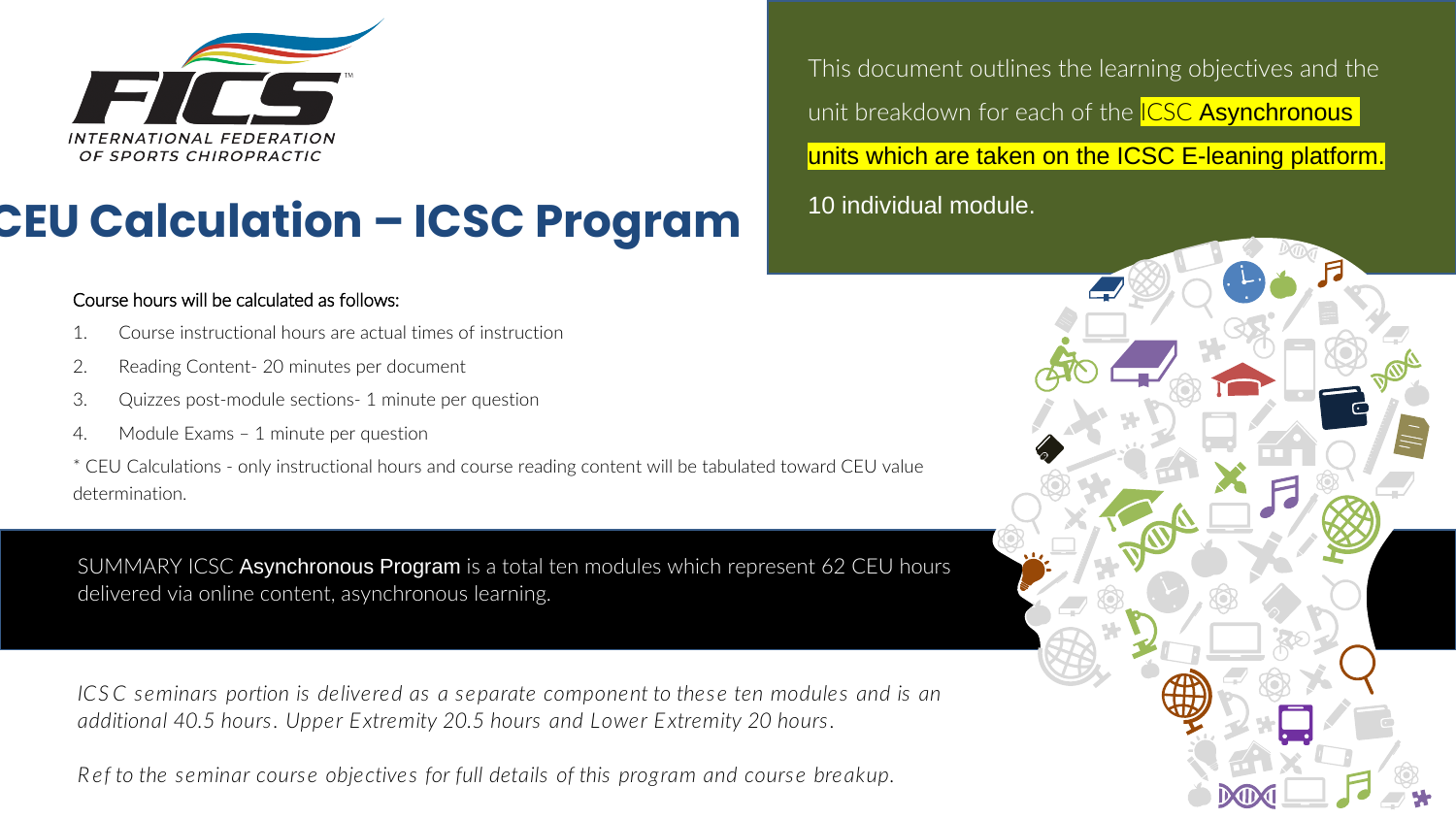

### Module 1 - Head Injuries in Sport

The purpose of this course is to provide doctors of chiropractic with training in the evaluation, treatment, and foundation of sport-related concussion, hematomas, and facial injuries.

### **Sports Concussion**

Instructor: Dr Brett Jarsoz, Sports Chiropractor Presentation: (38.19) Read: 14 papers on definition, mechanisms and foundations Complete: Activity – Scat5 Concussion Assessment Section Exam: 10 questions

#### **Intracranial Bleed & Haematomas**

Instructor: Dr Robert Reid, Sports & Exercise Physician Presentation 16:49 Section Exam: 5 questions

FINAL ASSESSMENT EXAM: 52 questions

### **Chronic Traumatic Encephalopathy**

Instructor: Sports & Exercise Physician Dr Robert Reid, Presentation 18:05 Section Exam: 4 questions

### **Ear, Dental and Eye Injuries**

Instructor: Sports & Exercise Physician Dr Warren McDonald Presentation 53.18 1. Auricular Injuries in Sport 2. Dental & Oral Injuries in Sport

3. Eye & Orbital Injuries in Sport

Section Exam: 5 Questions

#### Each of the unit topics in this course cover

- Definition
- Histological Process
- Mechanism of injury
- Initial presentation
- Signs and Symptoms
- Assessment
- Potential Problems, Complications
- Emergency Care protocol/interventions (i.e., Emergency referral.)
- Return to sports concerns, precautions

**CEU hours – 6:30 hours/minutes (Total course time 7:48 hours/minutes)**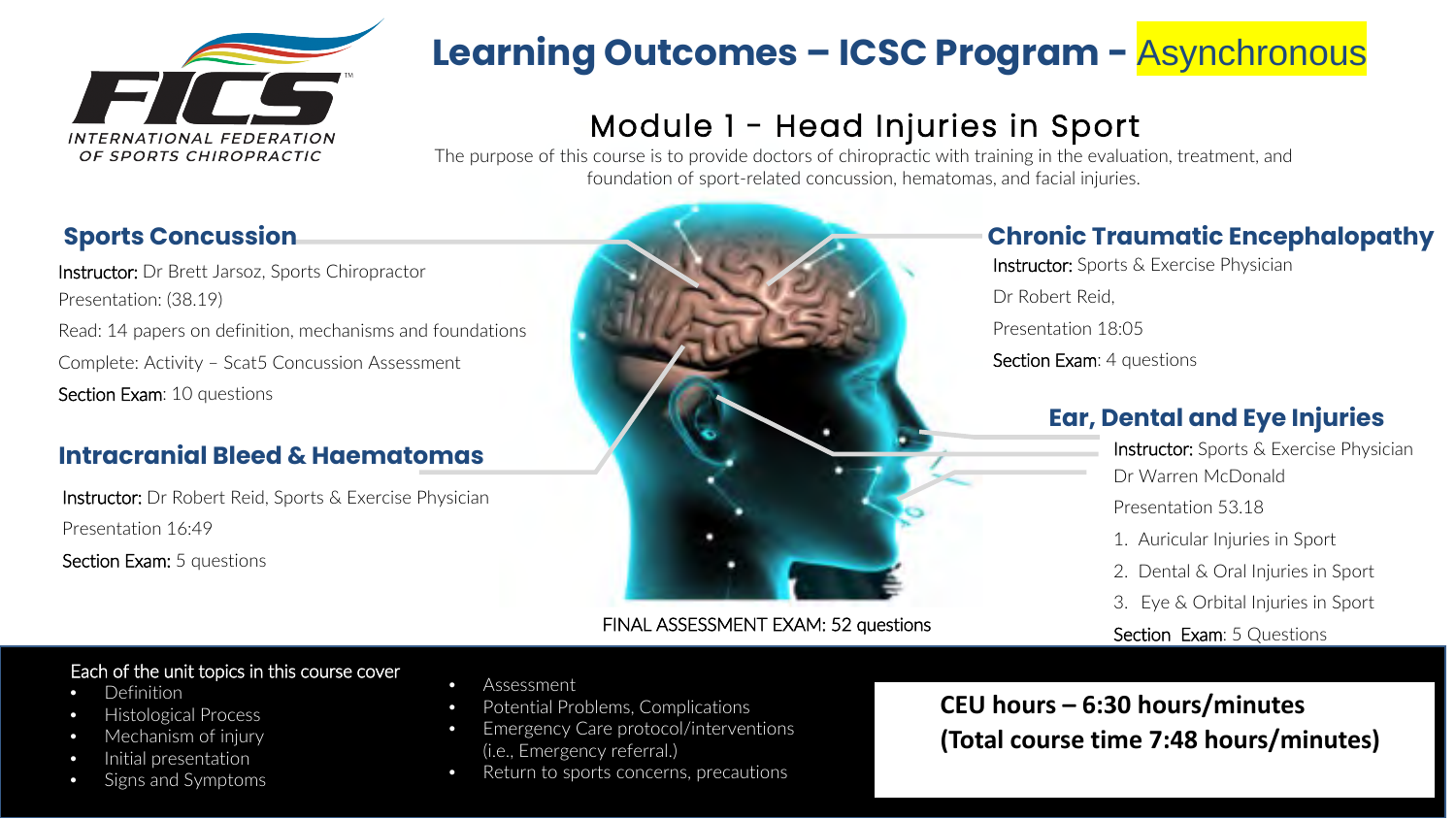

### Module 2 - Professional Boundaries in Sport, Integrity, Ethics and the Sports Medicine Team

The purpose of this course is to provide doctors of chiropractic with training regarding professional boundaries and ethics in sports chiropractic, integrity in sport policy as adopted by the IOC and FICS, and the sports medicine team. The module will discuss ethical considerations in sports chiropractic, professional boundaries in sport, Olympism, Olympic Movement Code on the Prevention of the Manipulation of Competitions, the IOC Code of Ethics, IOC Integrity, and the sports medicine team.

### **Unit Module – Instructor Dr Christine Foss**

- Integrity, Ethics and Actions (Video 60.13),
- Read: 10 papers on ethics and IOC policies
- FINAL ASSESSMENT EXAM: 27 questions



#### Each of the unit topics in this course cover

- Ethical considerations in sports chiropractic
- Professional boundaries in sport
- Olympism
- Olympic Movement Code on the Prevention of the Manipulation of Competitions,
- IOC Code of Ethics,
- IOC Integrity
- 

• Sports medicine team. **CEU Allotment: 4:34 hours/minutes (Total course time 5:10 hours/minutes)**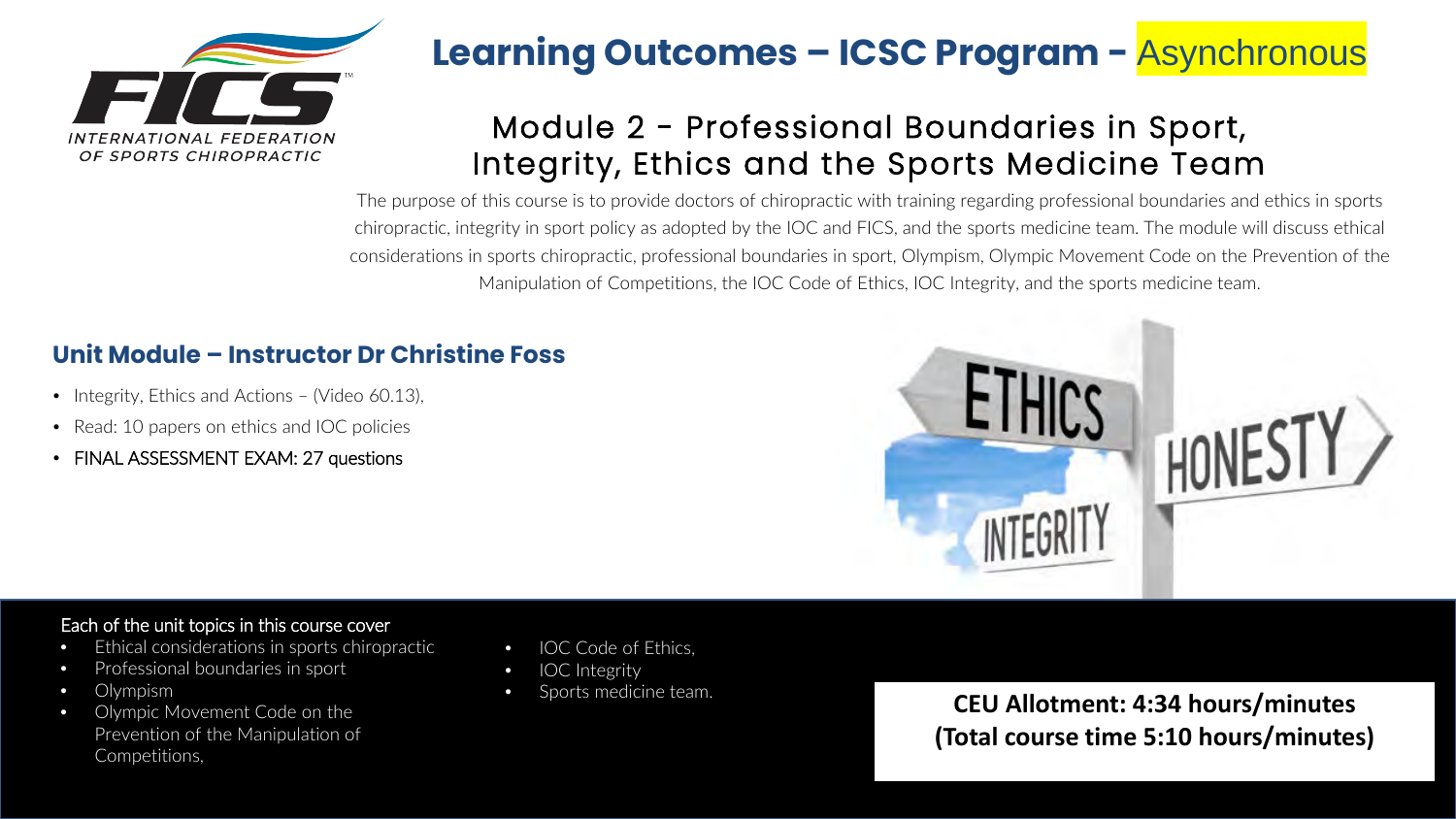

### Module 3 – Sports Imaging

The purpose of this course is to provide doctors of chiropractic with training in sports imaging, as it applies to your evaluation, treatment and management of sport related injuries. The module will discuss sport related injuries and common findings on plain film radiography as well as discussion on what advanced images to order and associated common findings.

### **Unit Module – Instructor Chad Warshel**

- Introduction and Diagnostic Imaging Modalities (Video 01:06:15)
- Imaging Modalities part 2 (Video 01:05:02)
- Head and Face Injuries (Video 01:02:49)
- Spinal Trauma part 1 Mechanism and Instability (Video 01:08:01)
- Spine Trauma part 2 Fractures, Spondylolisthesis, Adolescent (Video 01:08:47)
- Upper Extremity part 1 Shoulder (Video 01:01:20)
- Upper Extremity part 2 Elbow and Hand (Video 01:09:47)
- Lower Extremity part 1 Soft Tissue, Stress Fractures, Pelvis/Hip, Ankle, Knee (Video 01:05:59)
- Lower Extremity part 2 Knee (Video 01:06:19)

#### Course Assessment

- 9 x section quizzes after each section @ 8 questions each
- Final Exam 20 questions



#### Schedule:

Hours 1, 2: Review of imaging modalities. This will cover indications, contraindications, strengths, and weaknesses of radiographs, MRI, CT, DEXA, diagnostic ultrasound.

Hour 3: Diagnostic imaging of sports injuries to the head/neck. Overview of the principles of face and head trauma and current evidence-based imaging guidelines. This will review trauma such as epidural/subdural/subarachnoid hemorrhage, parenchymal contusion, facial injuries. Hours 4, 5: Diagnostic imaging of sports injuries to the spine. Covering bony and soft tissue injuries of the spine and thorax, including mechanism of injury, stability, and distinguishing which injuries require emergency referral.

Hours 6, 7: Diagnostic imaging of sports injuries to the upper extremity. Reviewing bony and soft tissue injuries of the shoulder, elbow, wrist, and hand. Also included are non-injury conditions which may mimic or co-exist with sports injury.

Hours 8, 9: Diagnostic imaging of sports injuries to the lower extremity. Reviewing bony and soft tissue injuries of the hip, knee, ankle, and foot. Also included are non-injury conditions which may mimic or co-exist with sports injury.

**CEU Allotment: 10.00 hours/minutes (Total course time 12 hours/minutes)**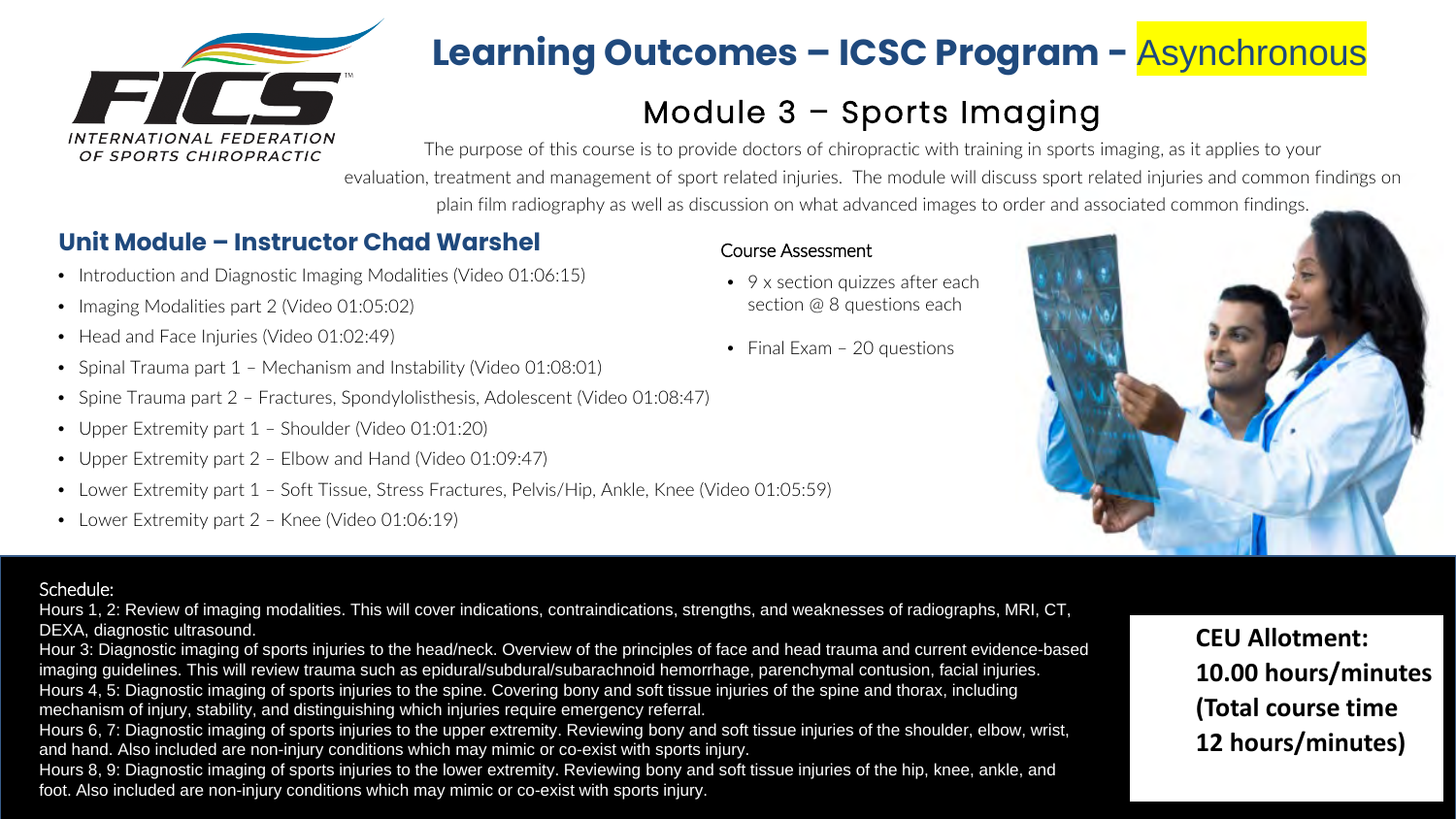

### Module 4 – Emergency Procedures **Learning Outcomes – ICSC Program -** Asynchronous

The purpose of this course is to provide doctors of chiropractic the training to: Identify and perform the tasks required to act as a team physician (on-field) and/or a sports physician (in office); be able to identify, triage and manage sports-related injuries on an emergent on field basis as well as in a non-emergent office setting; and Understand proper protocols in the care of the injured athlete in a trauma situation.

### **Unit Module – Instructor Dr Ira Shapiro & James Geiselman**

1. VIEW: Part 1 Emergency Procedures (Video: 65 minutes) TAKE: Section Quiz 8 questions

2. VIEW: Part 2 Emergency Procedures (Video: 65 minutes) TAKE: Section Quiz 8 questions

3. VIEW: Part 3 Emergency Procedures (Video: 60 minutes) TAKE: Section Quiz 8 questions FINAL EXAM: 24 questions: (Time limit 24 minutes)

4. VIEW: Rhabdomyolysis (Video: 90:11:01 minutes) TAKE: Section Quiz 10 questions

#### FINAL EXAM: 24 questions: (Time limit 24 minutes)

Part 1: Identify and perform the tasks required to act as a team physician (on field) and/or a sports physician (in office).

Be able to identify, triage and manage sports related injuries on an emergent on field basis as well as in a non emergent office setting.

Part 2: Unresponsive casualty

Part 3: Bleeding and Shock

Part 4: Rhabdomyolysis



**CEU Allotment- 5.40 hours/minutes (Total course time 6.20 hours/minutes)**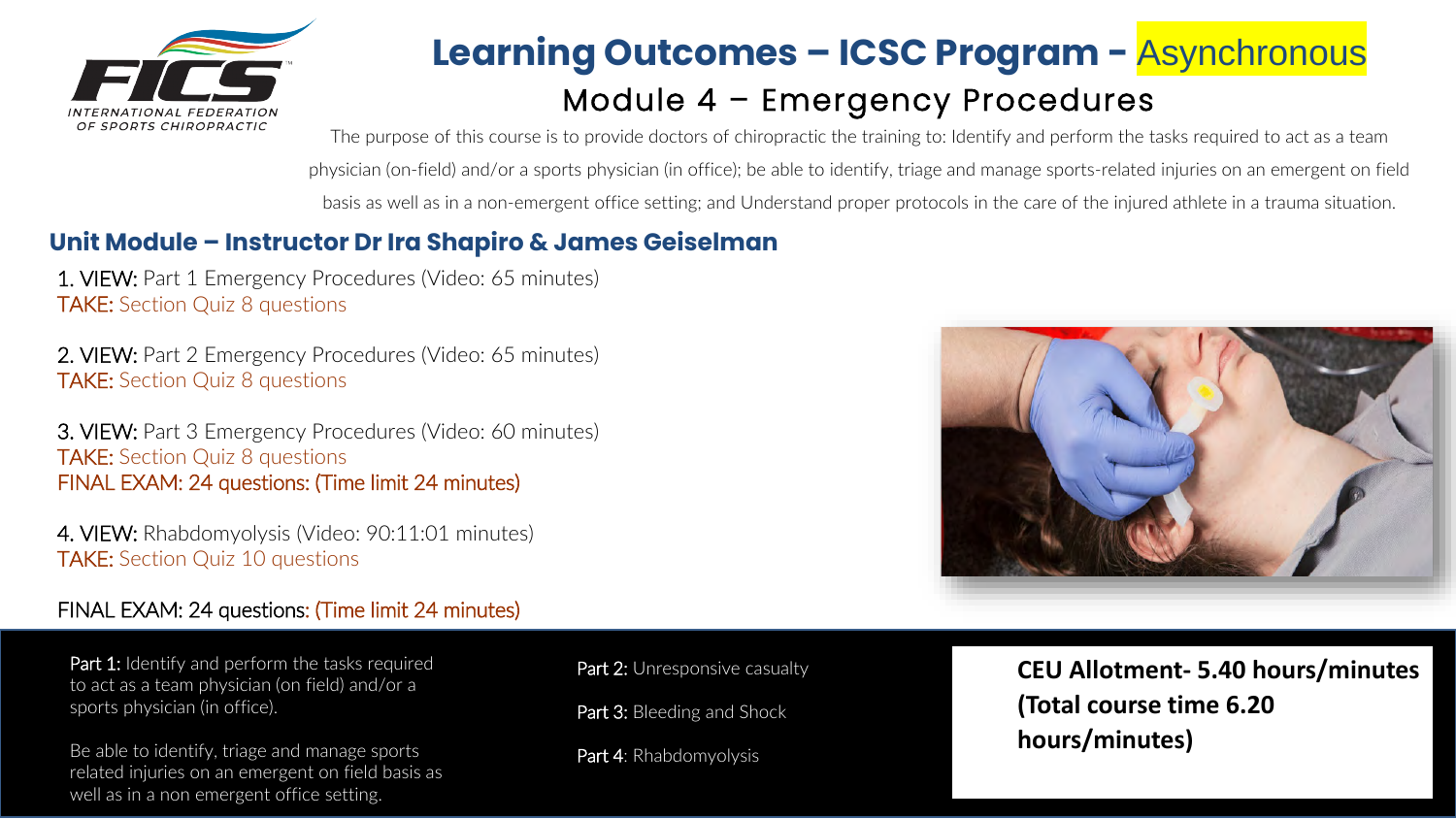

### Module 5 – Lower Extremity Injuries in Sport

The purpose of this course is to provide doctors of chiropractic with training in the evaluation, treatment, and foundation of lower extremity injuries in sports. Common lower extremity conditions seen in sports will be discussed along with the pathoanatomy, biomechanics, epidemiology, acute and chronic foundation of these conditions.

### **Unit Module – Instructor Steve Smilkstein, Christine Foss**

Section 1: Hip – (Estimate 05:00:00)

ICSC05 1.1 NOTES Basics of Biomechanics Lower Limb

ICSC05\_1.2\_NOTES\_Hip\_C Foss

ICSC05\_1.4\_NOTES\_Functional Assessment Hip and Knee ICSC05\_1.5\_NOTES\_Hip Rehab\_Dr Tim Stark

- ICSC05 1.3 READ femoralanteversion
- ICSC05\_1.3\_READ\_Pedsstructrehip

#### Section2: Knee (Estimate 03:24:00)

ICSC05\_2.1\_NOTES-Knee C FOSS

- ICSC05 2.2 READ ACL
- ICSC05 2.2 READ journal.pone.0190892
- ICSC05 2.2 READ management of individual s with patellofemoral pain
- ICSC05\_2.2\_READ\_noncontactacl

Section 3: Ankle (Estimate 02:24:00)

ICSC05\_3.2\_NOTES\_Assessment of the running athlete\_2021

• ICSC05 3.3 READ AnkleTX

Section 4: FINAL COURSE EXAM 32 questions (32 Minutes for exam)

#### Each of the unit topics in this course cover, how to:

- Recognize common lower extremity injuries in sport.
- Understand the pathoanatomy and epidemiology of lower extremity injuries in sport.
- Understand the biomechanics of lower extremity injuries in sport.
- Determine and provide appropriate acute and chronic foundations of lower extremity conditions in sports.

**CEU Allotment 10:13 hours/minutes (Total course time 11:17)**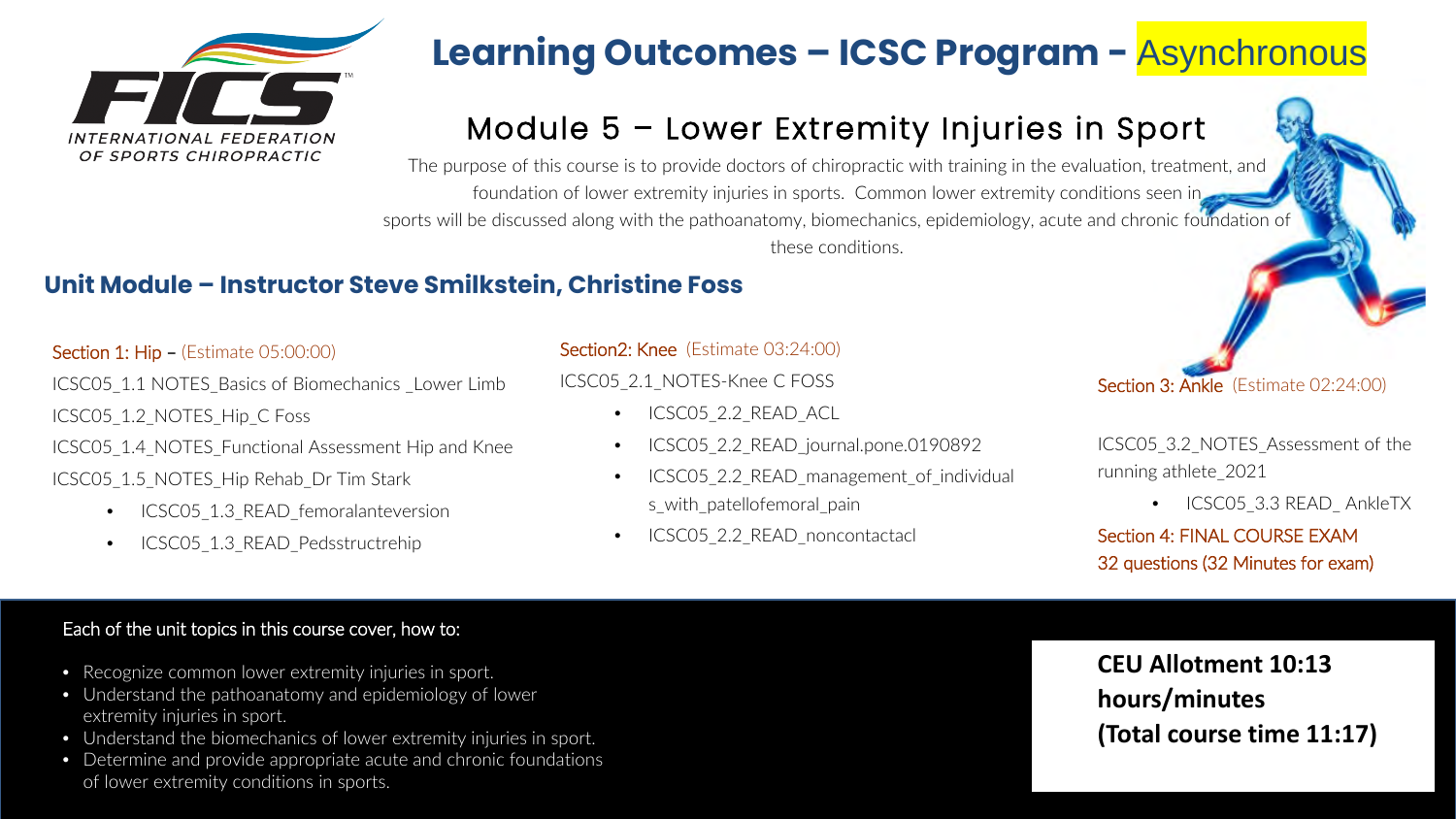

### Module 6 – Upper Extremity Injuries in Sport

The purpose of this course is to provide doctors of chiropractic with training in the evaluation, treatment, and foundation of upper extremity injuries in sports. Common upper extremity conditions seen in sports will be discussed along with the pathoanatomy, biomechanics, epidemiology, acute and chronic foundation of these conditions.

### **Unit Module – Instructor Drs. Timothy Stark, Steven Smilkstein, Dr Kevin Schroeder**

#### Section 1: (Estimate 06:40:00)

- 1. VIEW: Part 1: Biomechanics Basic Principles (VIEW: 21:54 minutes) 2. VIEW: Part 2 Biomechanics Upper Limb (VIEW: 48:44 minutes)
- 3. VIEW Part 1 Shoulder Conditions (VIEW: 1.5 hour)
- 4. VIEW Part 2 Shoulder Conditions and Rehabilitation (VIEW: 1.5 hours)
- 5. VIEW Part 3 Shoulder Final Line (VIEW: 00:13 Minutes )
- READ\_2015 COOLS Shoulder Injury risk factors.
- READ\_2016 MOYER Paediatric athlete shoulder injuries.
- READ\_2018 COTTER Shoulder Exam Sensitivity and Specificity.
- READ\_2020 Rotator Cuff Rehab b4 surgery.
- TAKE: Section Quiz (21 questions)

#### Section 2: (Estimate 01:59:00)

- 1. VIEW: Elbow; Wrist; Hand (Presentation 1.5 hours)
- 2. READ\_ Medial elbow injuries
- 3. TAKE: Section Quiz (10 questions)

#### Each of the unit topics in this course cover, how to:

- Recognize common upper extremity injuries in sport.
- Understand the pathoanatomy and epidemiology of upper extremity injuries in sport.
- Understand the biomechanics of upper extremity injuries in sport.
- Determine and provide appropriate acute and chronic foundations of upper extremity conditions in sports.

#### FINAL EXAM – 31 questions (31 minute time limit)

**CEU Allotment 7:47 hours/minutes (Total course – 9:09 hours/minutes)**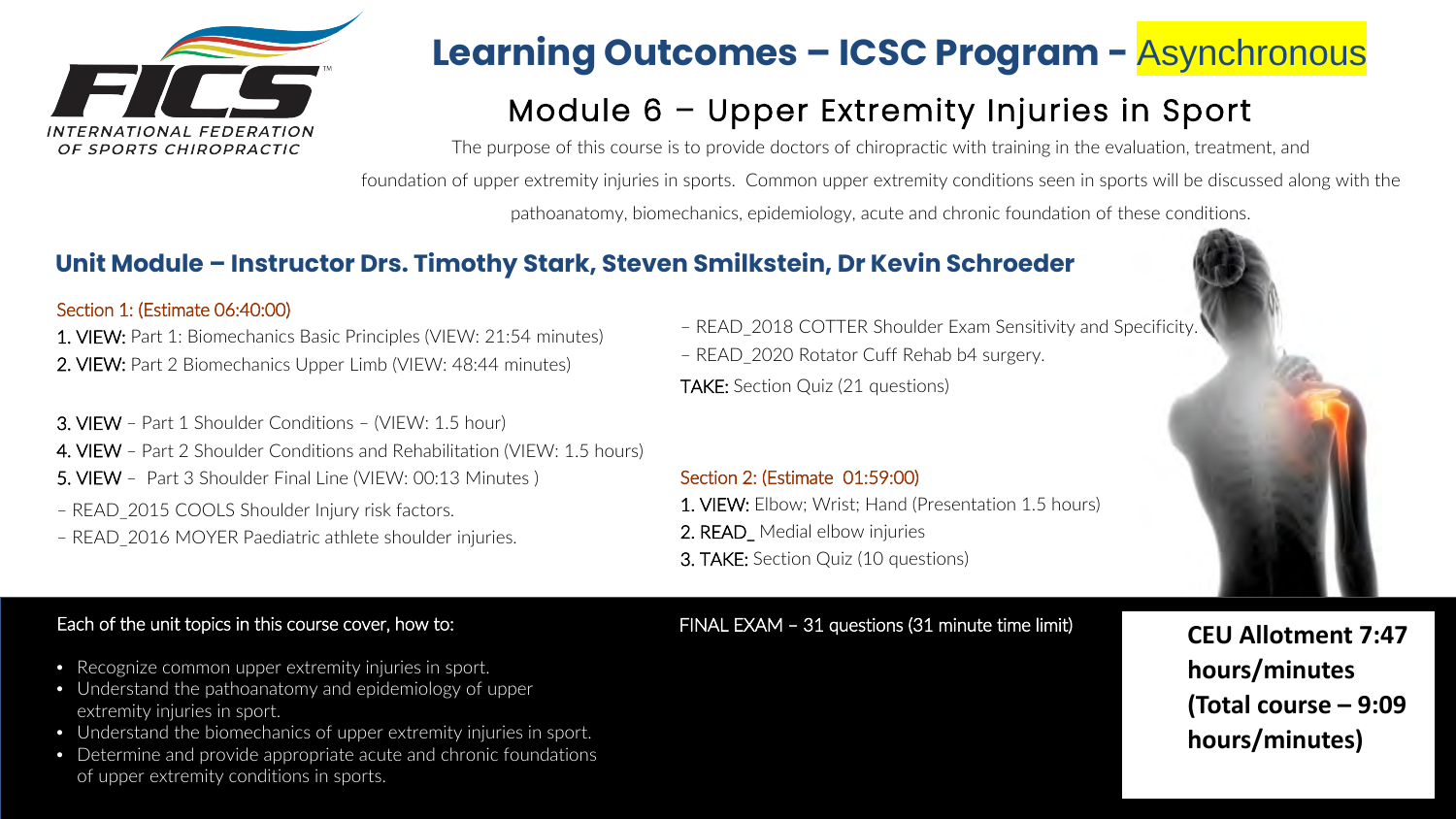

### Module 7 – Spine Injuries in Sport

The purpose of this course is to provide doctors of chiropractic with training in the evaluation, treatment of spine injuries in sports. Common spinal conditions seen in sports will be discussed along with the pathoanatomy, biomechanics, epidemiology, acute and chronic foundations of these conditions.

#### **Unit Module – Instructor Drs. Steven Smilkstein, Ulrik Sandstrom, Alex Ruhe, Mustafa Agaoglu**

- Biomechanics Dr Steven Smilkstein (Video 19:01)
- Cervical Spine Injuries in Sport Dr Ulrik Sandstrom (Video 23:56)
- Read 1 document 20 minutes  $*$
- Thoracic Spine Injuries in Sport Dr Alex Ruhe (Video 12:13)
- Lumbar Spine Injuries in Sport Dr Mustafa Agaoglu (Video 36:18)
- Read lumbar Spine Manuscripts 2 documents 40 minutes  $*$
- Spinal Manipulative Therapy and Return to Play Read 3 articles<sup>\*</sup> 1 hour
- Complete Case Study Thoracic \*30 minutes
- Complete Case Study Lumbar \*30 minutes

#### Each of the unit topics in this course cover, how to:

- Recognize common spinal injuries in sport.
- Understand the pathoanatomy and epidemiology of spinal injuries Thoracic Spine Injuries in Sport Assessment 5 questions in sport.
- Understand the biomechanics of spinal in sport.
- Determine and provide appropriate acute and chronic management of spinal conditions in sports

- Biomechanics of Spine 5 questions
- Cervical Spine injuries in Sport Assessment 6 questions
	-
- Lumbar Spine Injuries in Sport Assessment 10 questions
- Spinal manipulative Therapy & Return to Sport 10 questions
- Case Studies x 2 (Thoracic and Lumbar spine)
- FINAL EXAM- 65 questions

### Course Assessment **CEU Allotment 4:31 hours/minutes**

**(Total course 5:07 hours/minutes)**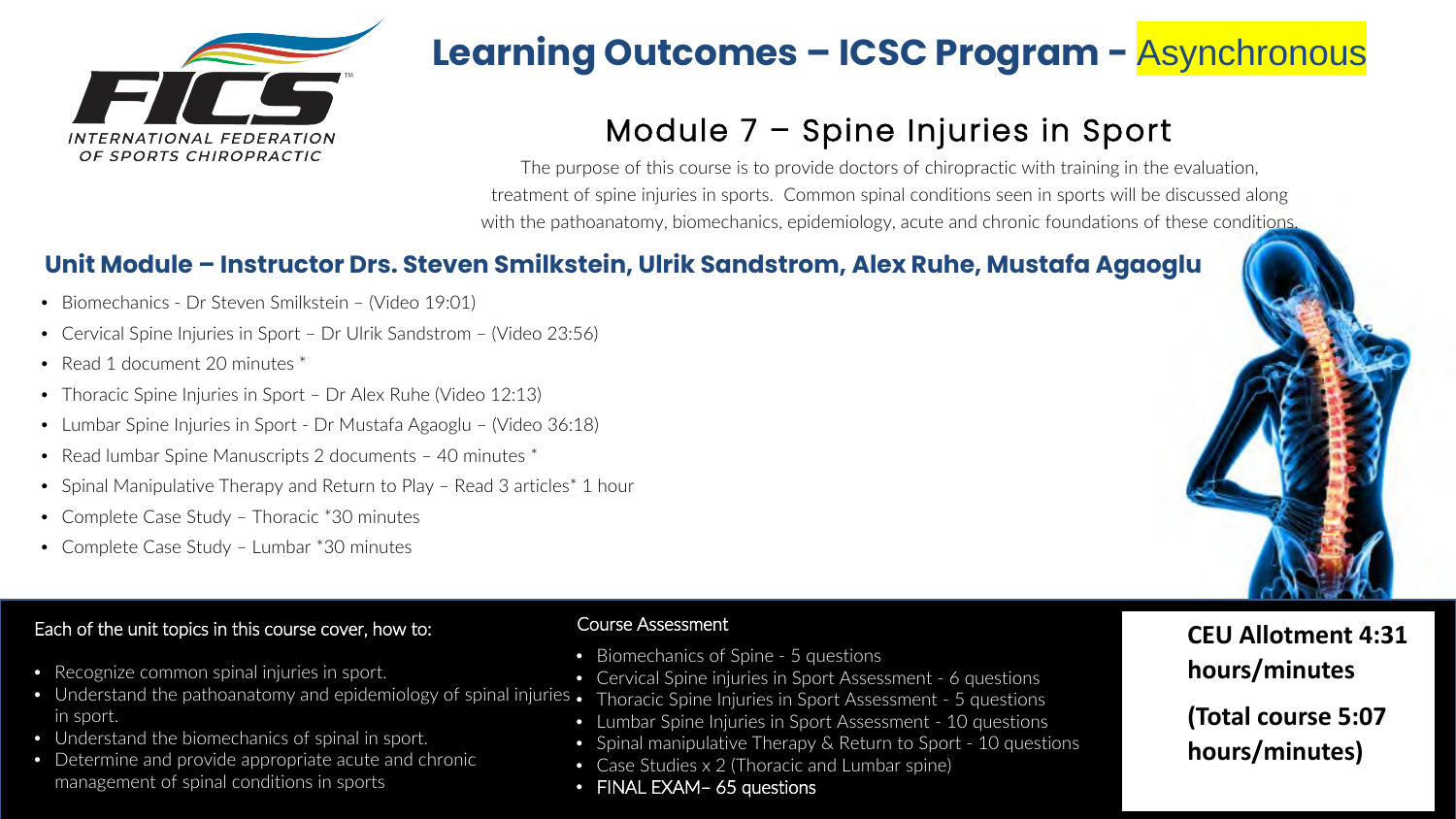

### Module 8 – Strength Conditioning and Treatment Physiology

This course will cover basic principles of exercise physiology, team physiology (working as part of an integrated healthcare team), modalities in sport, photobiomodulation in healthcare (LASER), and strength & conditioning for the sports chiropractor. The course will provide a basic overview of these topics as well as provide learners with

### principles they can incorporate into their sports chiropractic practice. **Unit Module – Instructor Drs. Andy Klein**

#### **Section 1:**

- 1. **VIEW:** Muscle Physiology and strength and conditioning **(Video 1:45:46)**
- 2. **TAKE**: Section Quiz 10 questions

#### **Section 2:**

- 1. **VIEW:** Metabolic pathways and Aerobic Conditioning **(Video 1:50:34)**
- 4. **TAKE:** Section Quiz 10 questions

#### **Section 3:**

1. **VIEW:** Speed, Agility, Plyometrics, Program design, Environment Stresses **(Video 1:27:39)** 2. **TAKE:** Section Quiz 10 questions

**Course Assessment** - Final Exam 15 questions

#### Each of the unit topics in this course cover, how to:

- Explain basic exercise physiology principles.
- Apply basic exercise physiology principles when treating athletes.
- Understand how to work as part of a healthcare team.
- Apply basic knowledge of therapeutic modalities to the treatment of athletes.
- Explain the principles of photobiomodulation and apply these principles to the use of LASER with athletes.
- Understand and apply the basic principles of strength and conditioning for sports chiropractors.



**CEU allotment 6 hours (Total course 6.45 hours/minutes)**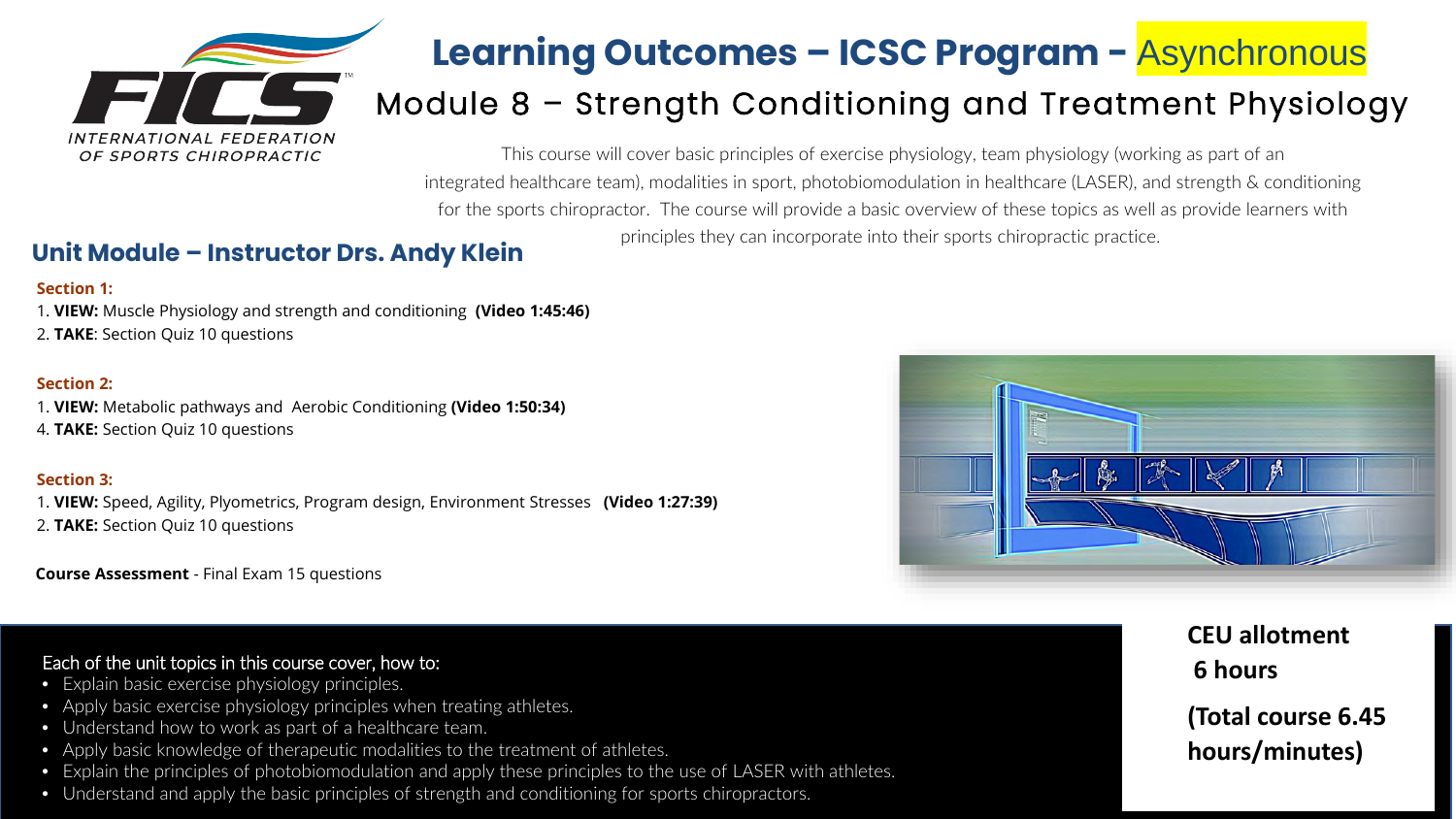

### Module 9 – Special Sport Populations

This course will cover special sports populations including Paralympic athletes, female athletes, transgender athletes, senior athletes, pediatric athletes. This course will also discuss sports nutrition and hydration as well as special sports conditions including sports hernia and sports dermatology. Finally, mental performance in athletics will be discussed

### **Unit Module – Multiple doctors who specialize in the field for that unit**

- **topic.**  Sports Nutrition Hydration & Performance Drs, Todd Stebleton, (Video 33:34) Kyle Steineman ( Video 11:50), Noel Emanual (Video 15:09), Brett Martin (Video 49:52) Read 2 articles (10 section exam questions)
	- Paralympic Athletes Drs, Jon Mulholland (Video 19:32) Dr Ivonne Mosquera-Schmidt (Video 35:77), Read 2 articles (5 section exam questions)
	- Special Sport Conditions Drs, Craig Couillard (Video 36:14), Jonathan Williams (Video 48:43), Tim Howey (Video 34:72) (10 section exam questions)
	- Female Athletes Drs Melissa MacDonald (Video 30:44), Beth Westie (Video 35.81), Read 2 articles (10 section exam questions)
	- Mental Performance Dr Leo Lewis (Video 45:62), Read 1 article (5 section exam questions)
	- Transgender Athletes Dr Melissa MacDonald (Video 57.20) (5 section exam questions)
	- Pediatric Athletes Read 3 articles (5 section exam questions)
	- Senior Athletes Read 3 articles (5 section exam questions)
	- FINAL ASSESSMENT EXAM (100 final exam questions)

#### Each of the unit topics in this course cover, how to:

- 1. Understand various aspects of sports nutrition including nutritional support for athletes with diabetes, sports nutrition, hydration in sport, and applications of herbs in sport.
- 2. Define the transgender athlete and discuss the participation of the transgender athlete in sports.
- 3. Develop an understanding of the special requirements for Paralympic athletes and describe the treatment of Paralympic athletes in sports.
- 4. Develop an understanding of special consideration when working with pediatric, female, and senior athletes.
- 5. Describe mental skills that will aid an athlete with their mental performance in athletics.
- 6. Define sports hernia and sports dermatology and describe the treatment of each condition in sport

**CEU 11: 44 hours/minutes (Total Course 14:19 hours/minutes)**